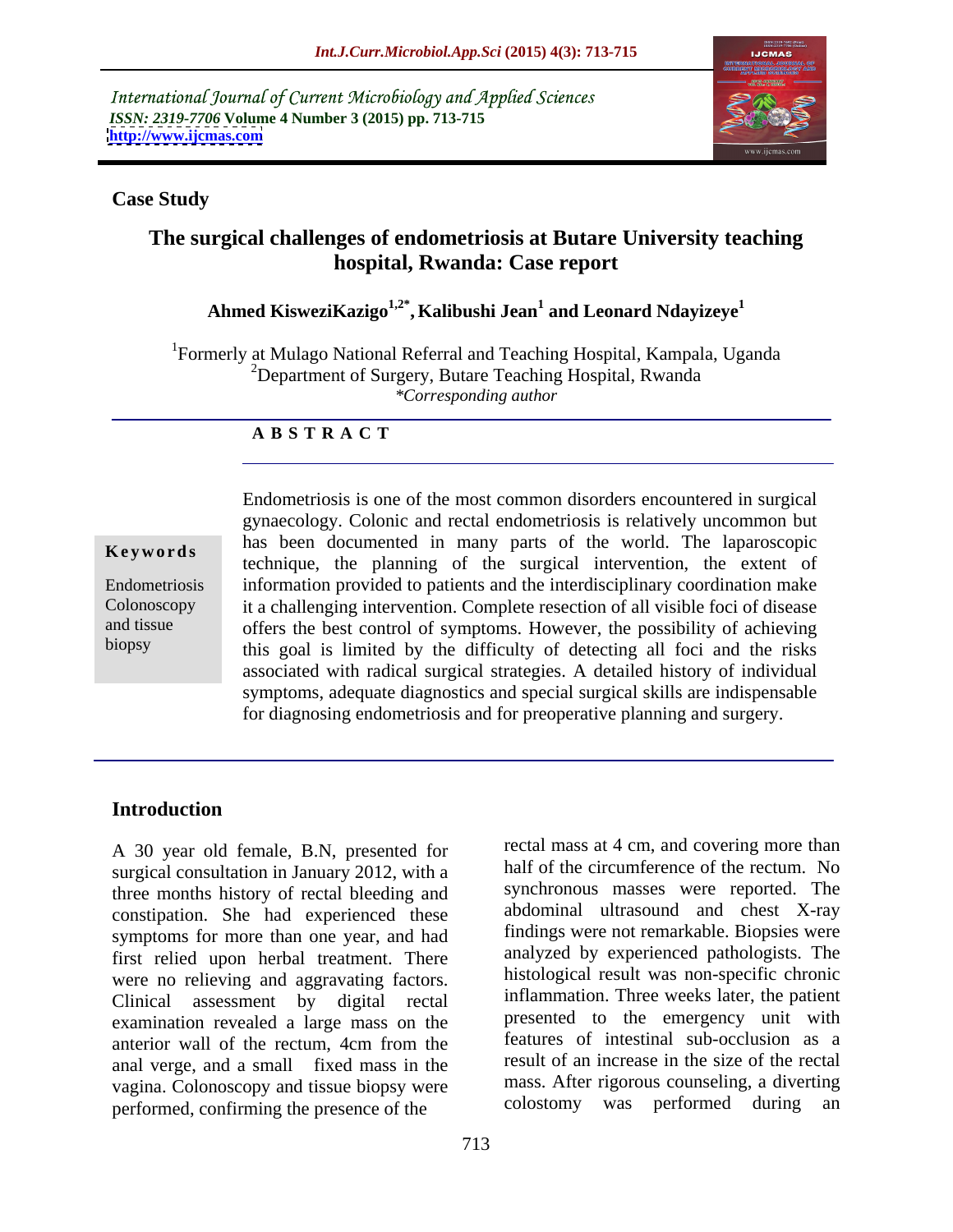exploratory laparotomy. There were no They suggested that management by

Four tissue biopsies were performed on different occasions. Three of these were performed during examination under anesthesia, each performed by different surgeons. Each surgeon had a different weeks while the magnetic had a several weeks while the magnetic had a bandoned. They argued that opinion about the mass, but collectively, plans to excise it were considered risky and difficult. After getting three unsatisfactory histology results, compared with the clinical picture which was largely in line with malignancy, a CT scan of the pelvis was performed. It suggested that the mass was malignant, with local-regional spread, staged as T4N3M1;by this time the mass had spread to the posterior vaginal wall and the posterior vaginal fornix. It was at this time that the  $4^{\text{th}}$  biopsy was performed during episodes of depression. The colosiomy, the another examination under general endlessly in hospital, contributed to the anomation of the endlessly in hospital, contributed to the anesthesia, and taken to Boston, USA, by a visiting colleague. Eventually the diagnosis turned out to be endometriosis. exploration that management by the set of the set of the measurement by the received that management could<br>be the set of the set of the set of the set of the set of the set of the<br>state of the set of the set of the set of

With this benign mass almost filling the<br>rectum at only 4cm from the engl verge and<br>**Operation** rectum at only 4cm from the anal verge, and involving the posterior wall of the vagina, the management options were not easily feasible. Excising it was not seen as the best option by most of us, given its location and

Two senior gynecologists reviewed her case operation was carried out without and suggested that this was a tumor that occasionally manifests extra-uterine, the

additional masses noted in the abdomen. hormonal treatment was the best option for The rectal mass wasnot palpable her. It was agreed that Danazol was superior abdominally. to the locally available progestins. It was, **The Challenges** expensive for the patient. So the only **Diagnostic challenges** available options for the well are order and the depo-<br>contraceptive pills and the depo- provera however, not locally available and too available options for her were the oral injection. Both of these were used simultaneously.

> The hormonal treatment was given for several weeks without improvement, and it was abandoned. They argued that oophrectomy and hysterectomy would not be helpful to her as regards this condition. And in addition, this lady had hopes of having a reproductive life.

# **Social challenges for the patient**

**Management challenges** exercise the extra serious counselling sessions were undertaken. Having a prolonged colostomy was so stressful for her, as she had been told it was temporary. She had experienced several episodes of depression. The colostomy, the fact that she had no children, and was breaking of her marriage. She experienced serious financial and social challenges, and developed suicidal tendencies, for which serious counselling sessions were undertaken.

# **Operation**

extent. options best for the patient, it was finally **Gynecologists' view** oophrectomy and hysterectomy, in order to Following a morbidity and mortality meeting in which different clinicians gave their opinions about the management agreed that she undergoes bilateral promote regression of the mass. This operation was carried out without complication.